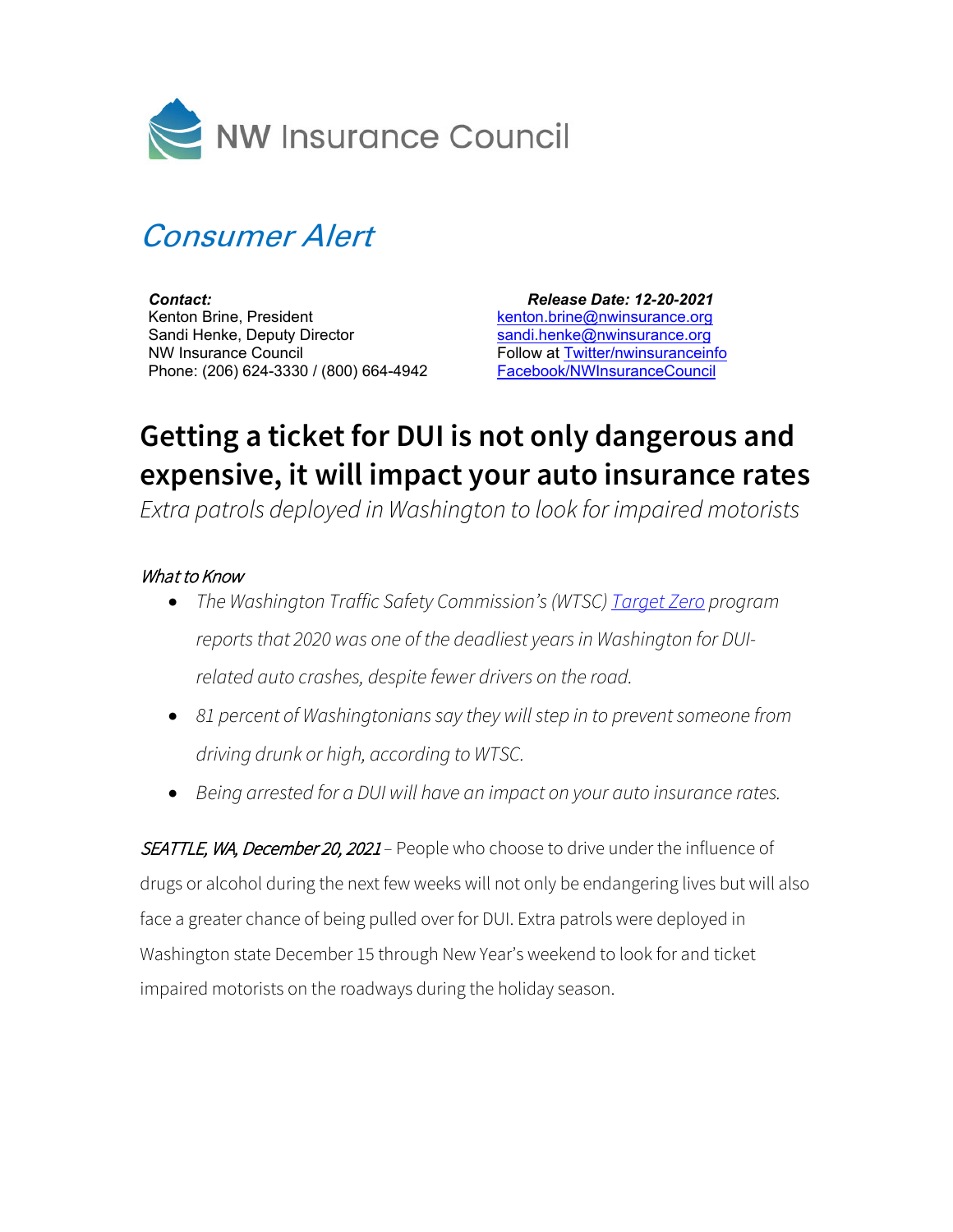Getting a DUI could cost \$10,000 or more in fines and court costs, but it doesn't stop there. Depending on your insurance company, you could end up paying at least double for [auto insurance](https://www.nwinsurance.org/auto-insurance-basics) or be non-renewed by your insurance company altogether.

And keep in mind, a DUI doesn't mean just alcohol but also marijuana, illegal drugs, prescription drugs and even over the counter drugs like Nyquil, Ambien and allergy medications, if they impair your ability to drive.

"There is no excuse for driving while under the influence of drugs or alcohol, and insurers join law enforcement officials in the effort to keep DUI offenders off our state's roadways," said Northwest Insurance Council President Kenton Brine. "Long after the arrest, conviction, possible jail time and fines, the consequences of having a DUI citation can continue to increase the cost of insurance for offenders."

To an insurer, having a DUI on your record indicates a highly risky driving history, which means you will likely pay more for auto insurance.

A driving record is a primary factor insurers use to determine auto insurance premiums. Insurance companies may review a motor vehicle report upon renewal of an auto policy. If so, that is when an insurer will discover any citations, including a DUI on a driving record. Drivers with an infraction for DUI – for alcohol or drugs (legal or illegal) – would likely see a premium increase or surcharge, or their policy may not be renewed.

The way DUI's are handled by each state and insurer varies and depends on circumstances and the insurance company. The best protection for drivers and passengers is to be diligent and make sure the driver is responsible and always sober.

WTSC's *[Target Zero](https://www.wtscpartners.com/campaigns/2020/12/16/december-2020-impaired-driving-campaign/)* program and NW Insurance Council encourages everyone to "make a plan before you party" and to help prevent someone else from driving impaired. Arrange for a sober designated driver, take a taxi or rideshare, use public transportation, offer your couch or spend the night if you're at someone's house. Plenty of options exist for getting home safe and sound if you're impaired by drugs or alcohol.